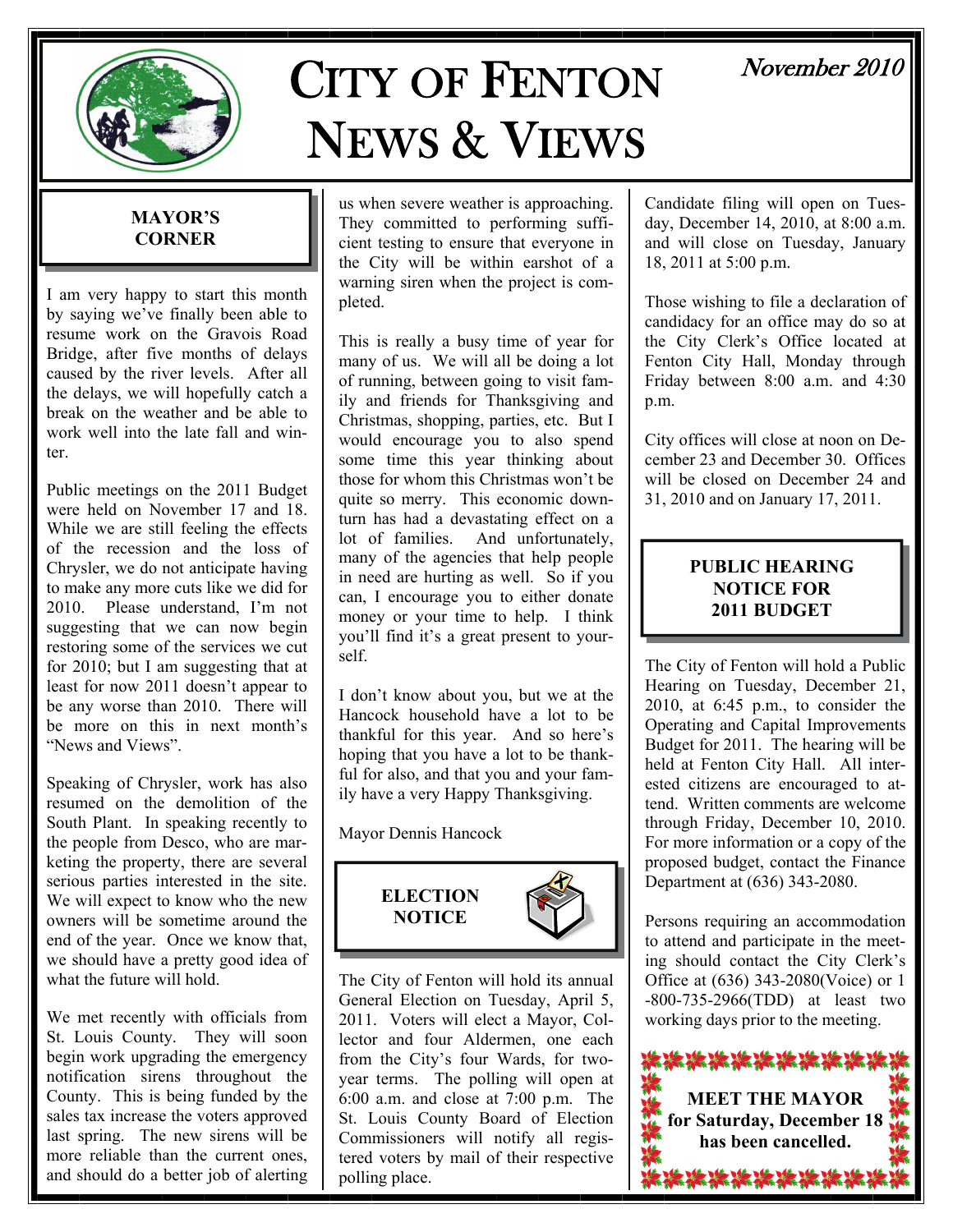#### Page 2 FENTON NEWS & VIEWS November 2010

#### **PLANNING & ZONING COMMISSION PUBLIC HEARING**

On **Tuesday, December 7, 2010**, the Planning & Zoning Commission will hold a Public Hearing at **7:00 p.m.**  during their regularly scheduled meeting at City Hall to consider the following:

### **OLD BUSINESS**

- A petition by Faith Church St. Louis.com to amend *Subsection C. Uses allowed by Special Use Permit* of *Section 465.010: "R-1" Single-Family Residential Zone District Regulations, Section 465.020: "R-2" Single-Family Residential Zone District Regulations, Section 465.030: "R -3" Single-Family Residential Zone District Regulations, and Section 465.040: "R-4" Single-Family Residential Zone District Regulations* of the Zoning Code to include provisions for places of worship, public schools and public institutions to have inflatable recreational devices on their property.
- A petition by Faith Church St. Louis.com for a Special Use Permit to use inflatable recreational devices at 1416 Larkin Williams Road. The property is zoned "R-1" Single-Family Residential.
- A petition by Neighbors Credit Union for a Special Use Permit to operate a drive-trough facility at 610 and 622 Gravois Road. The properties are zoned "OT-2" Olde Towne Family Entertainment/ Commercial Zone District.
- A petition by Neighbors Credit Union for Site Plan Review of a proposed 3,000 square-foot (+/-) financial institution building at 610 and 622 Gravois Road. The

properties are zoned "OT-2" Olde Towne Family Entertainment/ Commercial Zone District.

#### **NEW BUSINESS**

• A petition by Excell Communications, on behalf of T-Mobile, for a Special Use Permit to add three antennas on an existing telecommunications tower and a supporting ground equipment cabinet within the tower's lease area. The tower is addressed as 2229 Cassens Drive (Parcel address: 2233 Cassens Drive) and is zoned "IP-1" Industrial Park-Light, Medium, Industry, Distribution, Assembly Warehousing District.

#### **SITE PLAN REVIEWS**

• A petition by HOD Architects for Site Plan Review of proposed exterior modifications to an existing 30,000 square-foot (+/-) tenant space located at 2509 Cassens Drive. The parcel is addressed as 2501 Cassens Drive and is zoned "IP-1" Industrial Park-Light, Medium, Industry, Distribution, Assembly Warehousing District.

For more information, please contact the Community Development Department at (636) 349-8110.

### \*\*\*\*\*\*\* **BOARD OF ALDERMEN MEETING RESCHEDULED**

Due to the upcoming Christmas holiday, the regularly scheduled Board of Aldermen Meeting for December has been rescheduled.

The December Board Meeting will be held on Tuesday, December 21, 2010 at 7:00 p.m. at City Hall.



The City's Fall Leaf Pickup Program is now in full swing. Work will begin at 7:00 a.m. on Mondays and should take two to five days depending on the amount of leaves being removed.

**Please do not rake leaves into the street**. Leaves should be raked to the back of curbs as leaves in the gutter could wash into and ultimately clog the storm system during heavy rains.

If you have questions, please contact the Public Works Department at (636) 349-8155.



The following businesses have applied for an occupancy permit and are planning on calling Fenton "home":

*LaSalle Products Altar Wine, LLC*  1677-1679 Larkin Williams Road (distribution of sacramental wine)

#### *Splendid Custom Embroidery & Gift Boutique*

464 Old Smizer Mill Road (custom embroidery and garment decoration, gifts, and personalized items)

#### *Redemix North America*

29 Cassens Court (administrative office for warehouse and manufacturing)

*C&M Concrete* 

575 Rudder Road, Suite 108 (storage of concrete equipment)

Welcome to Fenton. We are glad you are here!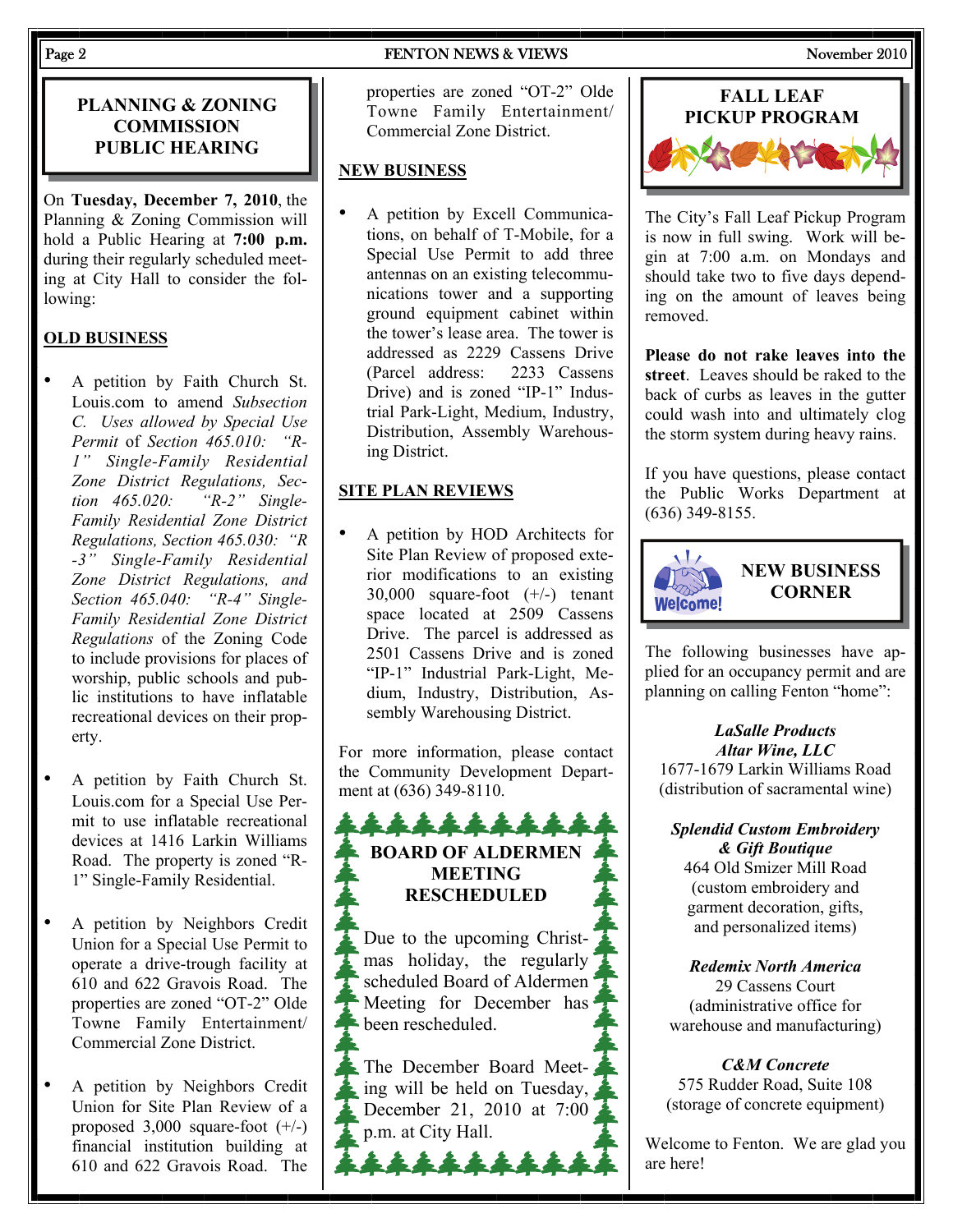RIVERCHASE **PARKS & RECREATION HAPPENINGS** 

*For information on these programs, including fees and times, check out a copy of the "Beacon".* 

#### **Annual Holiday Lights Tour**

For adults 55 and older, join us on Wednesday, December 15, from 4:00-8:00 p.m., for a holiday lights tour. We



will be going to Our Lady of the Snows Shrine in Belleville for a buffet dinner and to look at all the Christmas decorations and lights. Then we will head to Tilles Park to take in the Winter Wonder Land Lights display. Registration deadline is November 24.

#### **Playtime in the Pool**

Join us on Tuesdays and Thursdays when the indoor leisure pool will

be available from 10:00 a.m. to 12:00 noon for parents and tots to play in the water. This is open pool time and day fees apply without membership.

#### **School's Out—Open Swim**

Are you looking for something fun to do on your days off school? The indoor pool  $\zeta$ will open at 12:00 noon on Wednesday, November 24 and

Friday, November 26 to provide lots of fun and excitement. Day fees apply without membership.

#### **Holi-Day Camp**



Kids, need something to do over the holiday

break? If you are 5-12 years old you can spend four fun-filled days with us. We will play games, do crafts and spend some time in the indoor pool. Don't just sit at home over the break,

#### Page 3 FENTON NEWS & VIEWS November 2010

come join us for tons of fun! This camp will run December 27 through December 30, 9:00 a.m. - 3:00 p.m. Before and after care options are available.

#### **Holiday Hours**



*Thanksgiving Day Thursday, November 25*  RiverChase will be closed

*Friday, November 26* Open: 8:00 a.m. - 9:00 p.m.

*Christmas Eve Friday, December 24*  Open: 10:00 a.m - 2:00 p.m.

*Christmas Day Saturday, December 25*  RiverChase will be closed



*New Year's Eve Friday, December 31*  Open: 10:00 a.m - 2:00 p.m.

> *New Year's Day Saturday, January 1 RiverChase will be closed*

*For information on all programs (including fees and times), contact RiverChase of Fenton at (636) 343- 0067. You can also check out the Beacon at [www.fentonmo.org](http://www.fentonmo.org/).*







#### **Holiday Pickup Schedule**

Due to the Thanksgiving Holiday, the Recycling Pickup will be on Friday, November 26th.

Trash and recycling pickup will remain on the same days during the weeks of Christmas and New Years.

#### **Items that CANNOT be Recycled**

Here is a list of items that cannot be included in your recycling carts for pickup:

- No hardback books
- No used tissues and paper towels
- No Styrofoam<sup>©</sup>
- No plastic bags
- No ceramics
- No window glass or mirrors

#### **'Tis the Season for Styrofoam©!**

Polystryrene, commonly known as Styrofoam©, can be a large component of holiday waste. Used as packaging around electronics, furniture, toys, and as "peanuts" in mailed packages, polystyrene is a headache for avid recyclers. The light-weight quality that makes it ideal for packing material also gives it a very low scrap value. As a result, it isn't economical to recycle curbside. Fortunately, there are drop-off options. Packing "peanuts" can be returned to a mail store for reuse. Call the location before dropping off.

Residents can drop off foam and polystyrene packing material at EPC's Earth City location. Please make sure material is sealed tightly in plastic bags. Hours of collection are between 8:00 a.m. - 2:00 p.m., Monday-Friday. They are located at 4025 Lakefront Court, Earth City, MO 63045.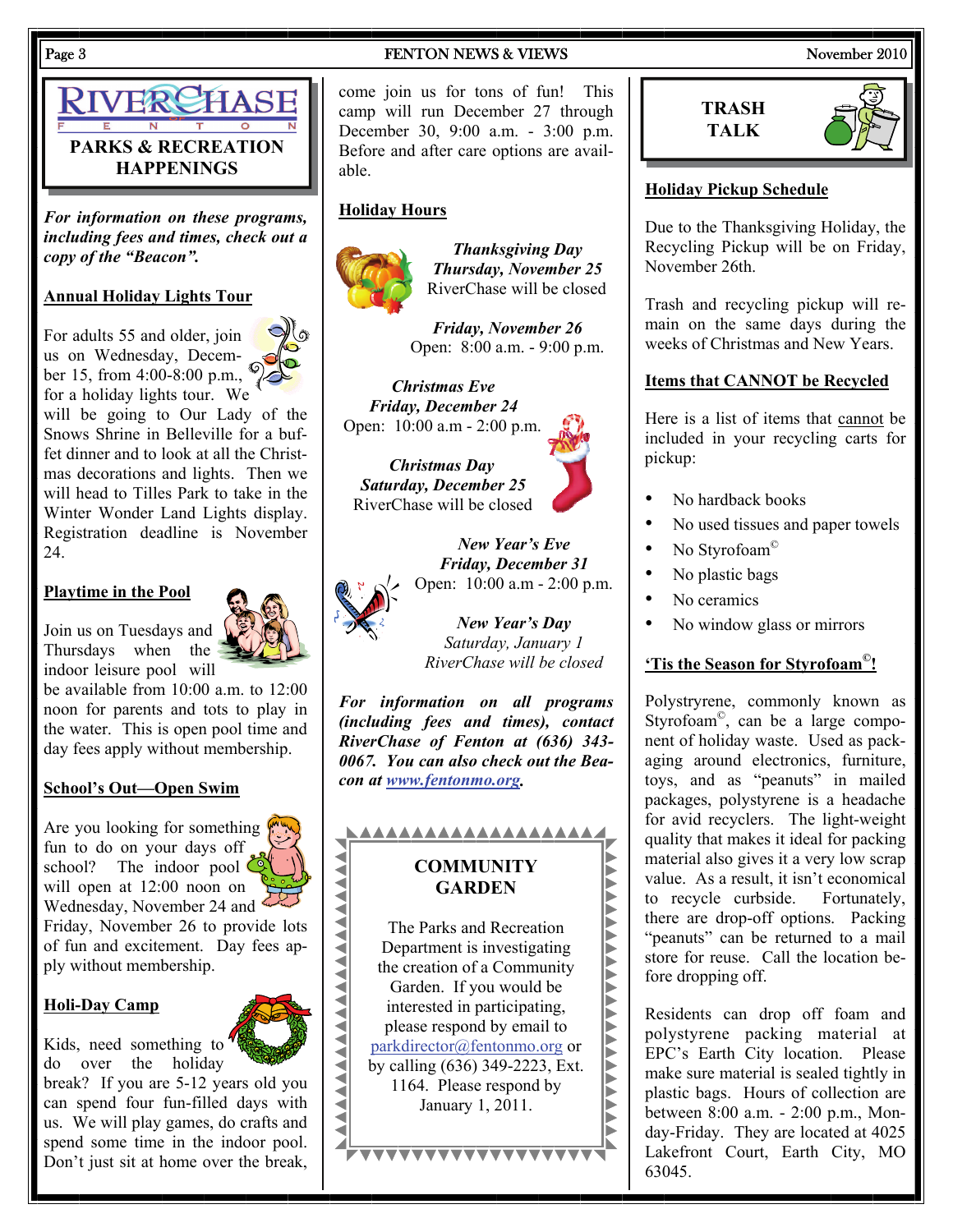#### **FENTON HISTORICAL SOCIETY**

It doesn't seem possible, but the holiday season is fast approaching. You are invited to take time out of your busy schedule to attend our . . .



#### **When: Saturday, December 4 Where: #1 Church Street Time: 1:00 - 4:00 p.m.**

There'll be music of the season, refreshments to be savored and a chance to discover an interesting fact about the history of Fenton.



Members are diligently working on programs for the coming year so keep checking this space to see what your Historical Society is planning for 2011.

**As always, we invite you to join us for our monthly meetings. They are open to the public and you do not have to be a member to attend.**  For more information, call (636) 326- 0808 or (636) 343-4186.

#### **GED®, PREP & MORE AND LITERACY CLASSES OFFERED BY ROCKWOOD**

" $GED_{\mathcal{R}}$  Prep & More" adult education classes continue to be held in Fenton, Tuesday and Thursday, 9:00 a.m. to Noon at the Maryville Southwest Campus, Room 108, 964 South Highway Drive. Classes are also held Monday and Wednesday, 6:00-

8:30 p.m. at Rockwood Summit High School, Room 113, 1780 Hawkins Road. Students



#### Page 4 FENTON NEWS & VIEWS November 2010

may attend any day or days and need not live in the Rockwood School District to attend classes. Enrolled students are eligible to join  $\text{GED}_\mathbb{R}$  Online-Class where they can study according to their own schedule, day or night. Adult classes will break for the holidays, December 17, 2010 and will resume January 4, 2011.

In addition, volunteers are needed to become Literacy Tutors for the adult classes. A Literacy Volunteer Training will be held Thursday, January 13, 2011. To become a Literacy Volunteer, call (636) 733-2162.

Rockwood also offers classes for adult speakers of other languages. For more information about Rockwood Adult Education & Literacy classes, call (636) 733-2161.

# **ST. LOUIS COUNTY POLICE—FENTON PRECINCT UPDATE**



It's the most wonderful time of the year again! Living in the great City of Fenton and the surrounding area, you know that along with this wonderful time, comes the time that crowds



of people flock to the Gravois Bluffs shopping area to conduct their holiday shopping. The City of Fenton, Gravois Bluff Developers and

the Fenton Police Department have made some changes to alleviate traffic congestion.

Starting after Thanksgiving on Fridays, Saturdays and Sundays, City of Fenton Officers will be posted on Gravois Bluffs Blvd. on the east and west side of Highway 141 to direct traffic. The Officers will be relieving congestion along Gravois Bluff Blvd., identifying and managing problems along the route in an effort to keep things moving smoothly.

Remember there are alternate entrances

to Gravois Bluffs Shopping area. One alternate entrance is at Highway 30 near Summit. This route



offers easy access to the JC Penny, Target, and Shop 'N Save side of the Bluffs. On the east side, South Old Highway 141 accesses the Wal-Mart and Gordman's side of the Bluffs. The newly constructed entrance and exit on the west side of Gravois Bluffs near O'Charley's will give motorists yet another option.

As you browse through the Electronic Department of your favorite store, shopping for a new iPod or laptop, criminals are browsing through the parking lot shopping for the same items in your unlocked car. Criminals are looking for items in plain view on the front or back seat of your car or those tucked away in your center console. Keep items out of sight. The trunk is the ideal location to keep valuables. Thieves also love unlocked doors, this makes stealing your Christmas gifts and electronic devices so much more convenient. Criminals need to be quick and discreet. If your car door is locked, they move on the on to the next car; until they find an unlocked door.

Be safe and enjoy the seasons.

**Neighborhood Policing Officer (636) 343-2080 P.O. Aaron Dilks-Ext. 1123** 

> **Precinct Phone (636) 349-8120**

#### **HOME IMPROVEMENT FOR LOW/MODERATE INCOME RESIDENTS**

Can't afford repairs to your home? There may be help. Do you own and live in your home? Are your *(Continued on page 5)*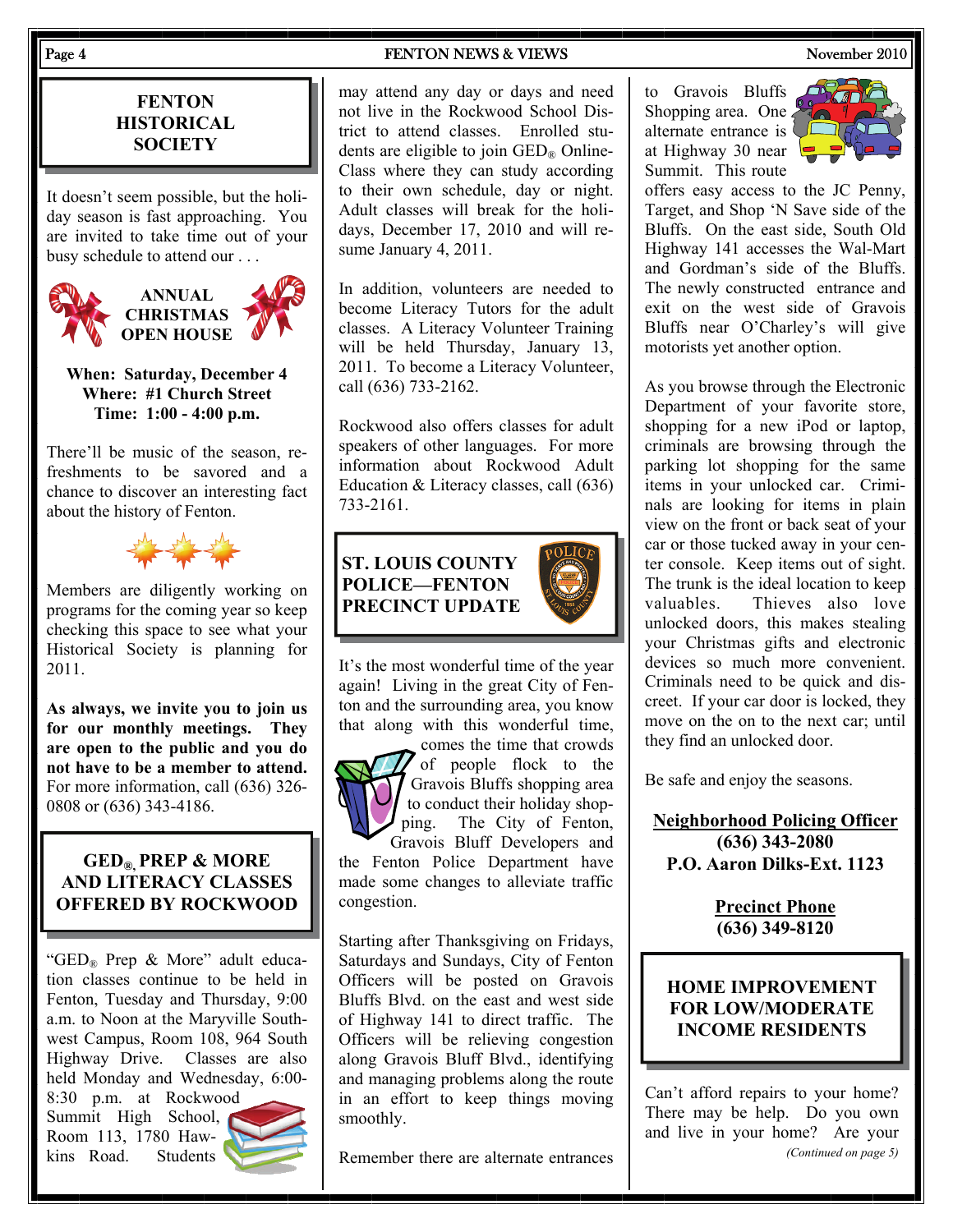#### Page 5 November 2010 **FENTON NEWS & VIEWS** November 2010

#### *NO COST HOME IMPROVEMENT (Continued from page 4)*

real estate taxes up to date? Do you meet the following adjusted gross income guidelines for 2009: Family of 1 - less than \$38,300; Family of 2 less than \$43,750; Family of 3 - less than \$49,200; Family of 4 - less than \$54,650; Family of 5 - less than \$59,050? If so, the Home Improvement Program of St. Louis County may be able to help you with up to \$5,000 worth of repairs to your asphalt, concrete, tuckpointing, roof, electric, plumbing, furnace, central air, water heater, or leaking foundation AT NO COST TO YOU.

The Home Improvement Program is a federally funded program that operates through St. Louis County Government's Department of Planning in conjunction with the City of Fenton.

For more information or to apply, call Tim at (314) 615-4029 or Rose at (314) 615-4025. TTY (314) 615- 4001.

#### **DECISIONS FROM THE SEPTEMBER 30 BOARD OF ALDERMEN MEETING**



• Mayor Hancock presented a Proclamation to Carolyn Obremski, American Indians Committee Chairman of the Daughters of the American Revolution in honor of National American Indian Heri-

*Presentations*

tage Month.

Mayor Hancock along with the Board of Aldermen and Operations Superintendent Dale Oberhaus recognized Darrell Harrison, Maintenance Worker II, Anthony Cook, Maintenance Worker II,

and Ryan Bevard, Maintenance Worker I for their five years of service.

## *Decisions*



- $\checkmark$  Approved an escrow release in the amount of \$17,385.60 for the Estates at Uthoff Valley Subdivision.
- $\checkmark$  Approved a Liquor License for Sunday Sales as submitted by Meramec Valley Store, 42 Gravois Road.
- $\checkmark$  Approved for RiverChase to be open Monday through Friday, 5:30 a.m. - 9:00 p.m.; Saturday, 8:00 a.m. - 7:00 p.m.; Sunday, 10:00 a.m. - 6:00 p.m.
- $\checkmark$  Approved the Parks & Recreation Department staff reorganization as submitted and discussed at the October 14, 2010 Committee Meeting.
- $\checkmark$  Accepted the bid from the government pricing for a 2011 Ford F150 Pickup Truck for a total of \$16,500.00.
- $\checkmark$  Approved raising the Earthquake Insurance limit to \$25,000,000.00 to cover the major structures in the City as submitted.
- $\checkmark$  Approved the elimination of premium pay for PRN, seasonal and temporary employees who work on a holiday.

**#3157** Calls for a General Election to be held April 5, 2011 in the City of Fenton, St. Louis County, Missouri with candidate filing to open December 14, 2010.

*Ordinances*

**#3158** Calls for submission to the voters of the City of Fenton, Missouri at the General Election to be held April 5, 2011, a proposition on a question of the appointment of a Collector.

**#3159** Approves the renewal of a Special Use Permit for Nextel Communications, 700 Rudder Road as approved by Ordinance No. 2335.

**#3160** Approves a Maintenance/ Facility Removal Agreement between T-Mobile and the City of Fenton to co-locate on an existing telecommunication facility at 457-A South Old Highway 141.

**#3161** Amends Ordinance No. 2791 - Financial Policies Manual.

### *Resolutions*

**R10-10** Authorizes the offering for sale of Certificates of Participation on behalf of the City of Fenton, Missouri in connection with the refunding of the City of Fenton, Missouri, Public Facilities Authority Leasehold Refunding Revenue Bonds, Series 2003 (City of Fenton, Missouri, Lessee).

#### **CITY OFFICES HOLIDAY HOURS**

### **Thanksgiving**



City offices will be closed for *Thursday, November 25* and *Friday, November 26* 

### **Christmas**

City offices will close at Noon *Thursday, December 23*  and will be closed *Friday, December 24* 



**New Year**



City offices will close at Noon *Thursday, December 30*  and will be closed *Friday, December 31*